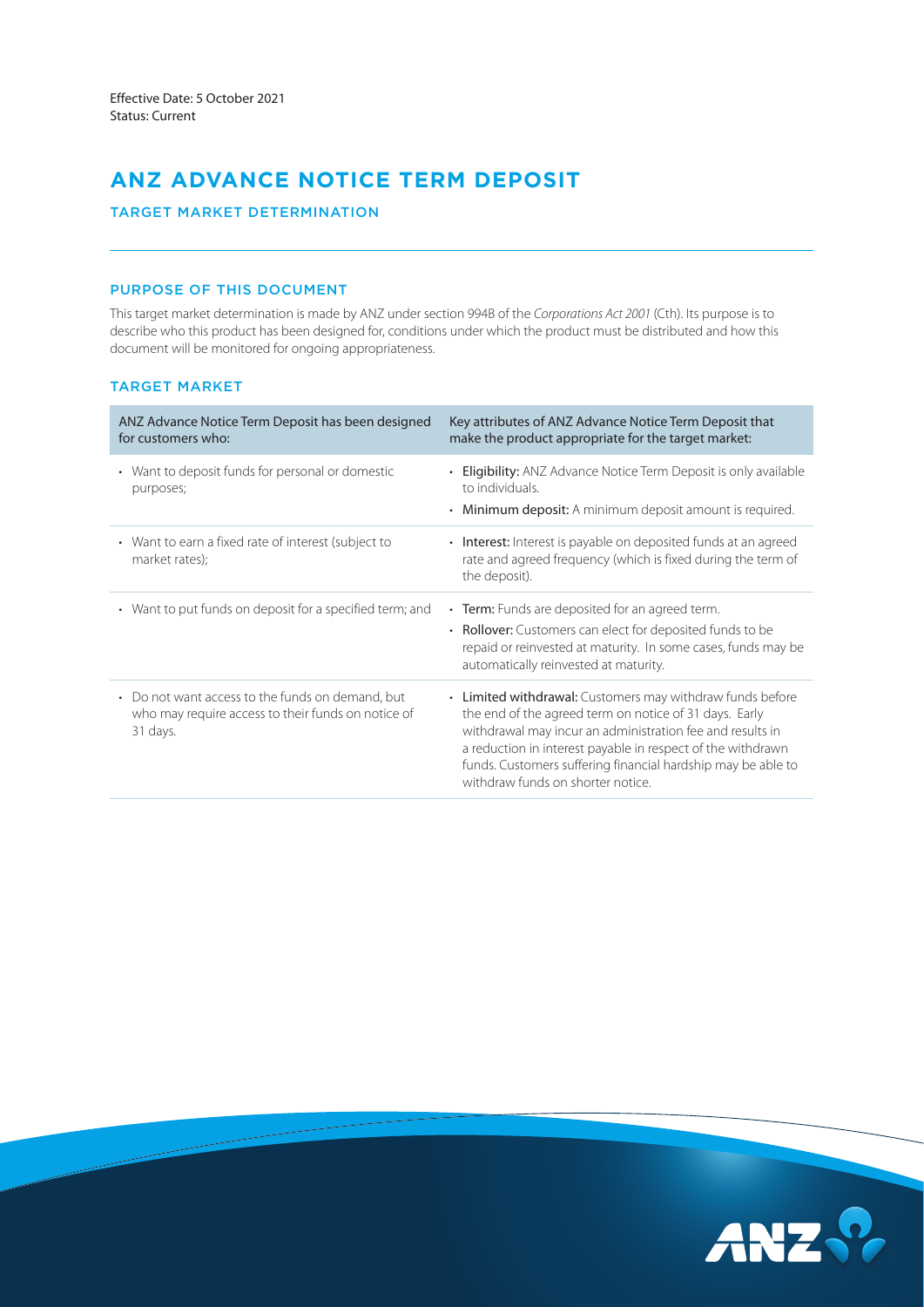## DISTRIBUTION CONDITIONS

ANZ applies the following conditions and restrictions to the distribution of ANZ Advance Notice Term Deposits so that the product is likely to be provided to customers in the target market.

|                             | Condition                                                                                                                                                                                                                                                                                                                                                                                                                                                                                                                                                                                                                                                                                                                              | Why do we do this?                                                                                                                                                                                                                                                                                                                                                                                   |
|-----------------------------|----------------------------------------------------------------------------------------------------------------------------------------------------------------------------------------------------------------------------------------------------------------------------------------------------------------------------------------------------------------------------------------------------------------------------------------------------------------------------------------------------------------------------------------------------------------------------------------------------------------------------------------------------------------------------------------------------------------------------------------|------------------------------------------------------------------------------------------------------------------------------------------------------------------------------------------------------------------------------------------------------------------------------------------------------------------------------------------------------------------------------------------------------|
| Channel                     | ANZ Advance Notice Term Deposit can only be provided to<br>customers through the following channels:<br>• ANZ Branches;<br>• ANZ Private:<br>• ANZ Customer Contact Centre; and<br>• ANZ Digital <sup>1</sup> .<br><sup>1</sup> This may include anz.com, ANZ App and ANZ Internet Banking.                                                                                                                                                                                                                                                                                                                                                                                                                                            | So that ANZ only considers providing<br>ANZ Business Advantage if the<br>customer's application is received<br>through channels that are subject to<br>appropriate conditions, controls and/or<br>monitoring by ANZ.                                                                                                                                                                                 |
| Training &<br>Accreditation | ANZ Advance Notice Term Deposit can only be provided<br>to customers by ANZ directly or through the following<br>persons:<br>• Authorised ANZ staff who are accredited and trained.                                                                                                                                                                                                                                                                                                                                                                                                                                                                                                                                                    | So that:<br>• Checks are conducted on matters like<br>qualifications and past conduct for<br>ANZ staff involved in the distribution of<br>ANZ products; and<br>• ANZ staff responsible for providing<br>products understand the distribution<br>process they are required to comply<br>with when distributing ANZ products,<br>as well as the legislative framework<br>relevant to their activities. |
| <b>Process</b>              | ANZ Advance Notice Term Deposit can only be provided to<br>customers by:<br>• For initial issuance - following ANZ's customer<br>application and product selection process, including<br>making relevant enquiries into the customer's product<br>needs: or<br>• For issuance on rollover - sending a reminder to the<br>customer to confirm instructions on upcoming maturity,<br>and:<br>- if the customer has responded to the reminder, then in<br>accordance with those instructions; or<br>- if the customer has not responded but:<br>• has provided previous instructions, then in<br>accordance with those instructions: or<br>• has not provided previous instructions, then in<br>accordance with the terms and conditions. | So that enquiries are made to determine<br>whether the product meets the likely<br>needs, financial situation and objectives<br>of the customer each time the product<br>is issued.                                                                                                                                                                                                                  |